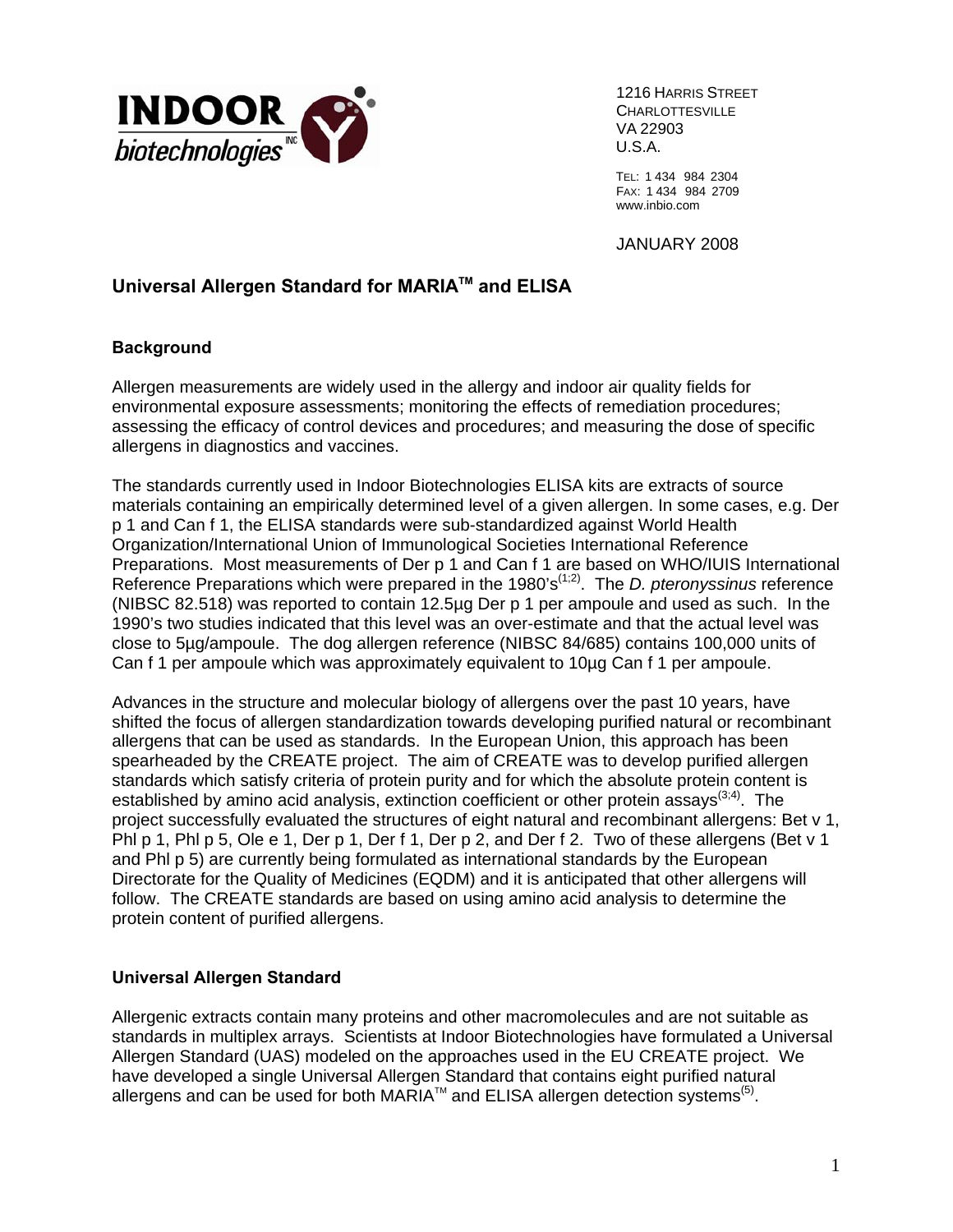Natural allergens used in the UAS were purified in our laboratories. Protein content was determined by amino acid analysis in an independent third party laboratory. Amino acid analysis was compared with two other methods for measuring protein: extinction coefficient at 280nm and a colorimetric assay (Advanced Protein Assay, Cytoskeleton, Denver, CO). The three methods showed reasonable agreement between the protein measurements of the eight allergens (Table 1) and the allergens showed a high degree of purity (Figure 1).

#### **Relationship between UAS and ELISA standards**

Overall, the dose response curves obtained with the UAS are shifted to the left compared with current ELISA standards and give lower values for most allergens (Figure 2). This would be expected since the UAS standard is based on absolute determination of protein composition by amino acid analysis. Comparison of the UAS with current ELISA standards (by ELISA) showed close agreement (<2-fold difference) between standards for Der p 1, Der p 2, Mus m 1, Rat n 1 and Bla g 2 (Figure 2). For Fel d 1 and Can f 1 the UAS curves were three fold and 4-5 fold lower than the ELISA curves, respectively. The UAS curves for Der f 1 were 8-10 fold lower than the ELISA standard. Similar dose response curves for the UAS and ELISA standards were obtained using MARIA™ testing (not shown).

#### **Comments**

Allergen standardization is moving into a new era based on purified allergen standards. Similar approaches are already in use for measuring other biologics, such as cytokines and growth factors. Purified proteins are essential for use as standards in multiplex arrays and Indoor Biotechnologies has developed the UAS in accordance with industry standards. This represents a bold move forward in allergen standardization. We appreciate that researchers and companies will have to make adjustments as we move from ELISA standards to the new UAS and will work with our customers to manage this process.

As a company which now markets, both ELISA and MARIA™ kits and services. we are obliged to use a common standard for both types of product. Thus, our policy moving forward is to use the Universal Allergen Standard for both product lines. As of January 2008 the UAS will be provided in MARIA™ kits and in ELISA kits for Der p 1, Der f 1, Mite group 2, Fel d 1, Can f 1, Bla g 2, Rat n 1 and Mus m 1.

We hope that our customers will embrace this change to a new standard. We also recognize that for some of our colleagues making this change may cause difficulties e.g. for those involved in long term studies or for companies using allergen measurements in their products. Indoor Biotechnologies will use its best efforts to help manage these changes. Indoor Biotechnologies is committed to allergen standardization and to efforts to develop certified international standards that can be used throughout the allergy and indoor air quality industry.

Please contact us if you have any questions about the Universal Allergen Standard or if you would like to replace any current ELISA standards with the UAS.

Yours sincerely,

Martin D. Chapman, PhD President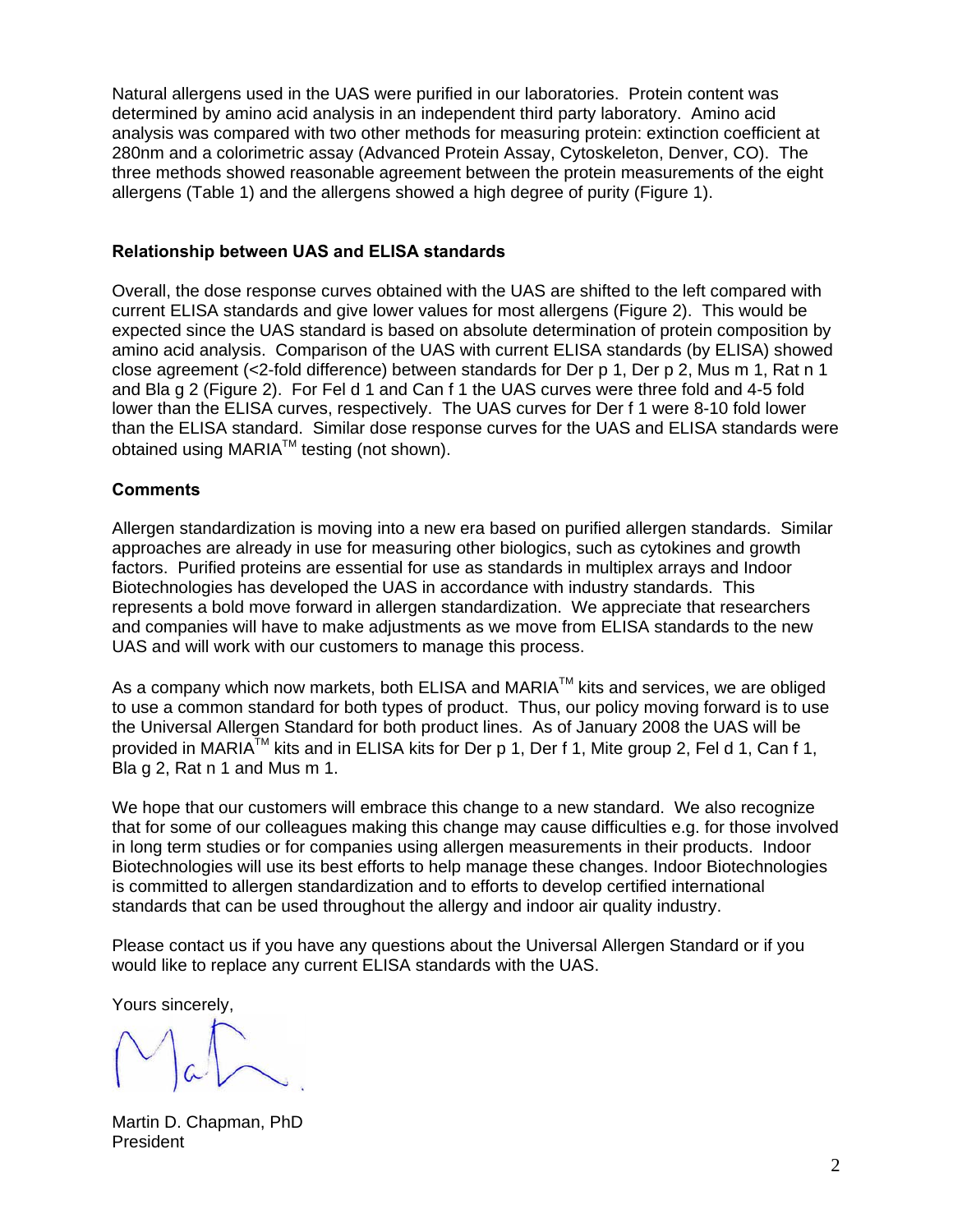| Allergen | <b>Lot Number</b> | <b>APA concentration</b><br>mg/ml | Concentration<br>determined by AAA<br>mg/ml | <b>OD 280</b><br>mg/ml |
|----------|-------------------|-----------------------------------|---------------------------------------------|------------------------|
| nDer p 1 | 6002004           | 1.4                               | 1.07                                        | 1.15                   |
| nDerf 1  | 30074             | 1.1                               | 0.69                                        | 0.91                   |
| nDer p 2 | 30037             | 1.1                               | 0.85                                        | 0.98                   |
| nFel d 1 | 30035             | 1.1                               | 1.38                                        | 1.08                   |
| nCan f 1 | 30081             | 0.56                              | 0.65                                        | 1.01                   |
| nMus m 1 | 2843              | 2                                 | 1.2                                         | 1.41                   |
| nRat n 1 | 30063             | 1.3                               | 0.8                                         | 1.15                   |
| nBla g 2 | 30095             | 3.1                               | 3.6                                         | 5.97                   |

## **Table 1 Comparison of Protein Measurements on Allergens in the UAS**

APA = Advanced Protein Assay; AAA = Amino Acid Analysis

# **Figure 1: SDS-PAGE Analysis of Purified Natural Allergens used in the UAS**

| Lane           | <b>Natural Allergen</b> |  |
|----------------|-------------------------|--|
|                | n Der p 2               |  |
| 2              | n Der p 1               |  |
| $\overline{3}$ | n Der f 1               |  |
| 4              | n Canf1                 |  |
| 5              | n Fel d 1               |  |
| 6              | n Mus m 1               |  |
|                | n Rat n 1               |  |
|                | n Bla g 2               |  |



Trace amounts of dimers are present in Der p 2, der p 1, der f 1, Can f 1 and Fel d 1. Mus m 1 and Rat n 1 show two isofoms at 18kd and 20kd. Natural Bla g 2 show the typical bands of the affinity purified allergen.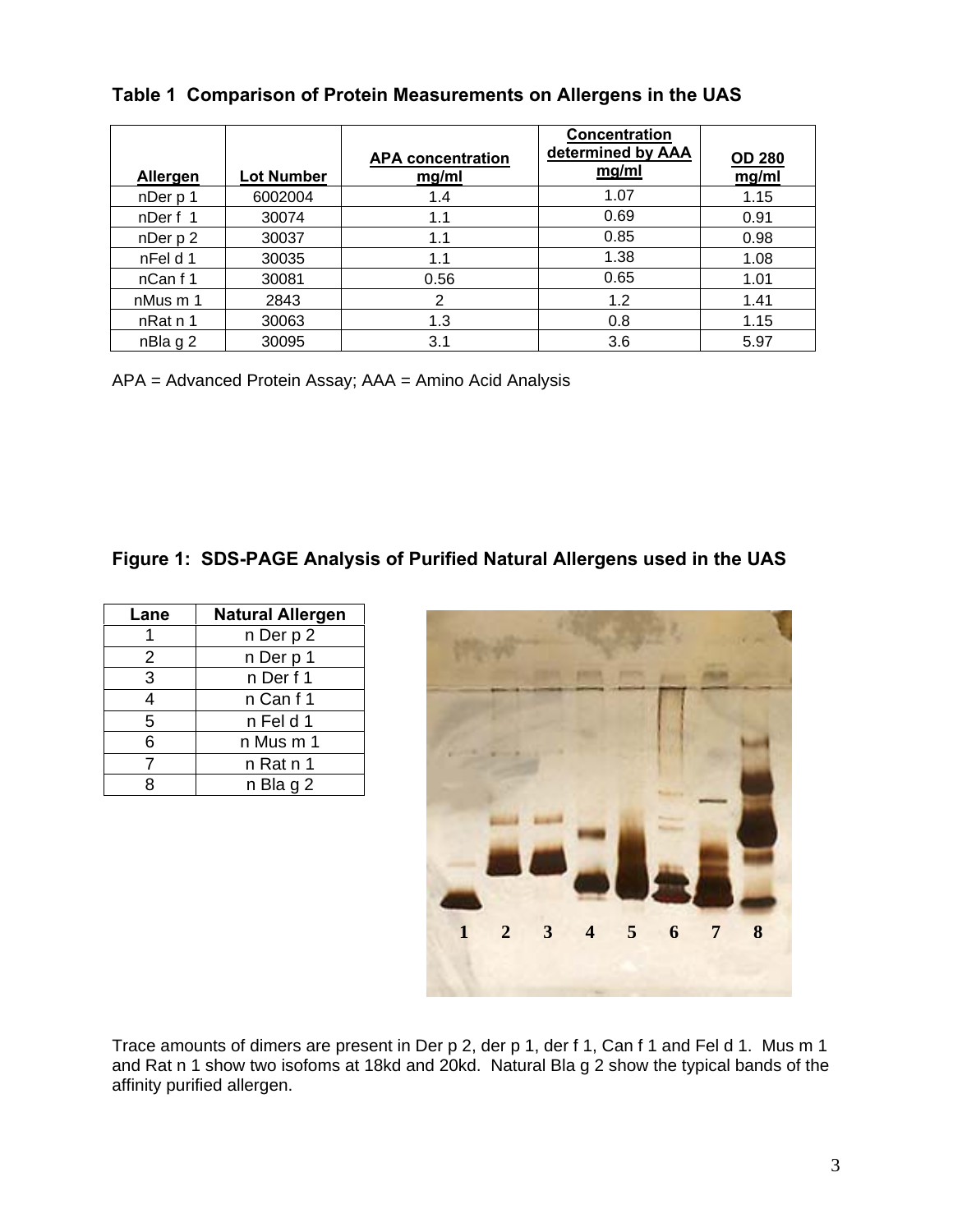